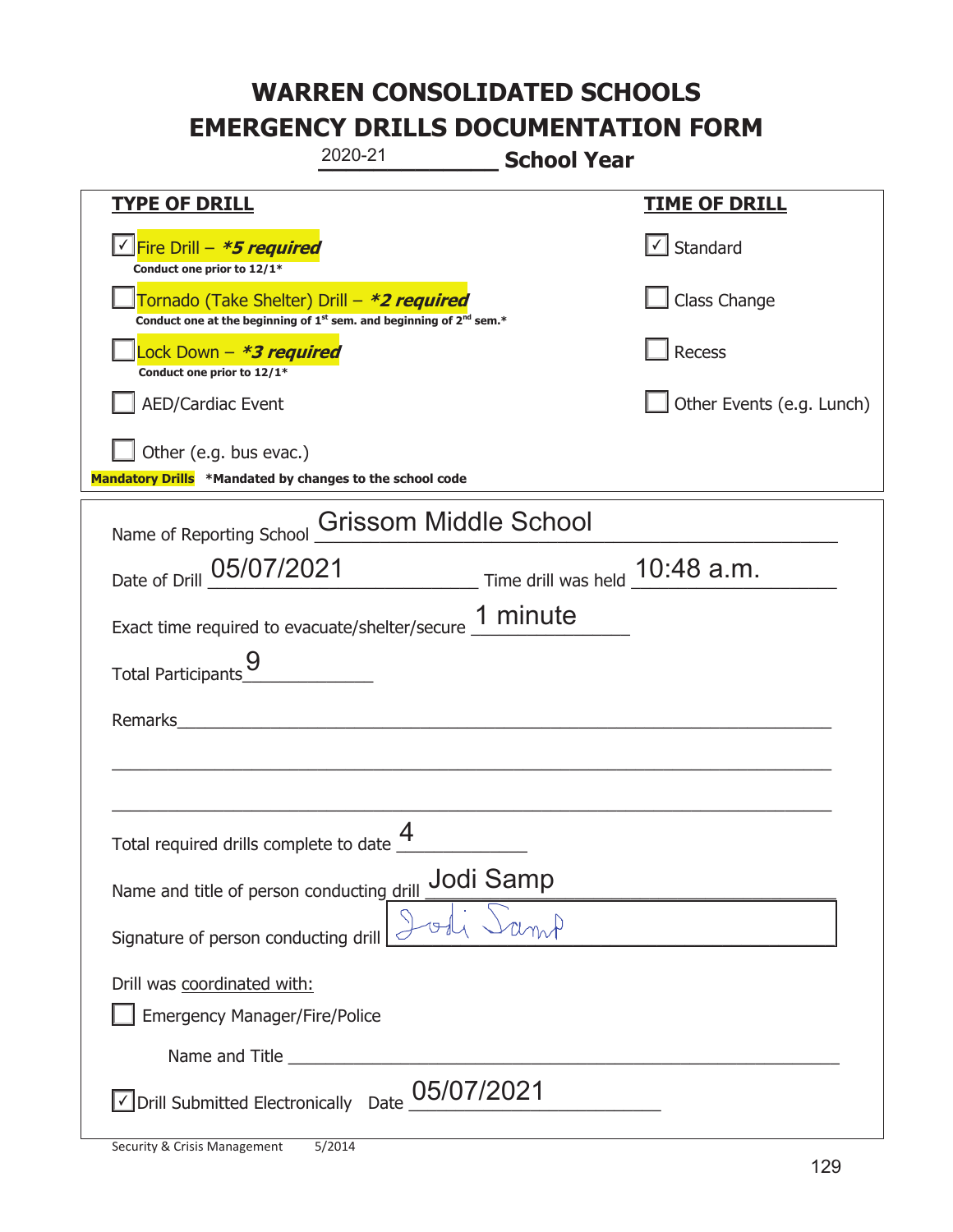|                                                                                                                             | 20/21   | <b>School Year</b>                                                            |                                                              |
|-----------------------------------------------------------------------------------------------------------------------------|---------|-------------------------------------------------------------------------------|--------------------------------------------------------------|
| <b>TYPE OF DRILL</b>                                                                                                        |         |                                                                               | <u>TIME OF DRILL</u>                                         |
| Fire Drill - *5 required<br>Conduct one prior to 12/1*                                                                      |         |                                                                               | Standard                                                     |
| Tornado (Take Shelter) Drill – *2 required<br>Conduct one at the beginning of $1^{st}$ sem. and beginning of $2^{nd}$ sem.* |         |                                                                               | Class Change                                                 |
| Lock Down - *3 required<br>Conduct one prior to 12/1*                                                                       |         |                                                                               | Recess                                                       |
| <b>AED/Cardiac Event</b>                                                                                                    |         |                                                                               | Other Events (e.g. Lunch)                                    |
| Other (e.g. bus evac.)<br>Mandatory Drills *Mandated by changes to the school code                                          |         |                                                                               |                                                              |
| Name of Reporting School                                                                                                    | Grissom |                                                                               |                                                              |
| Date of Drill 4/29/2021                                                                                                     |         | $\frac{12:45 \text{ pm}}{2}$ Time drill was held $\frac{12:45 \text{ pm}}{2}$ |                                                              |
| Exact time required to evacuate/shelter/secure                                                                              |         | 60 secs                                                                       |                                                              |
| Total Participants_300                                                                                                      |         |                                                                               |                                                              |
|                                                                                                                             |         |                                                                               | No issues, ALICE Drill - will review procedures at next PLC. |
|                                                                                                                             |         |                                                                               |                                                              |
|                                                                                                                             |         |                                                                               |                                                              |
| Total required drills complete to date                                                                                      |         |                                                                               |                                                              |
| Name and title of person conducting drill                                                                                   | Samp    |                                                                               |                                                              |
| Signature of person conducting drill                                                                                        |         |                                                                               |                                                              |
| Drill was coordinated with:<br><b>Emergency Manager/Fire/Police</b>                                                         |         |                                                                               |                                                              |
|                                                                                                                             |         |                                                                               |                                                              |
| Drill Submitted Electronically Date $_0$ 5/5/2021                                                                           |         |                                                                               |                                                              |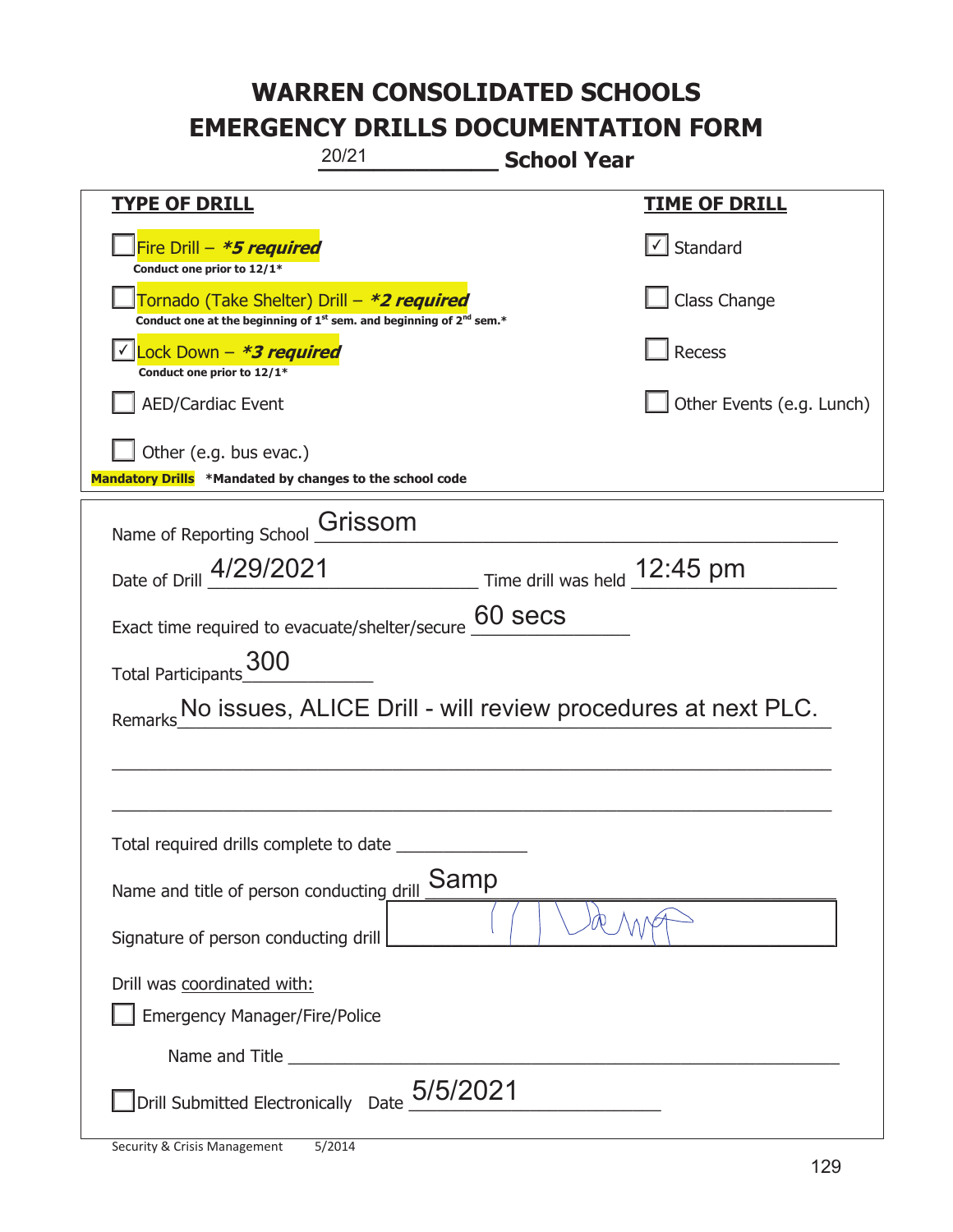| 2020-21                                                                                                                                   | <b>School Year</b>        |
|-------------------------------------------------------------------------------------------------------------------------------------------|---------------------------|
| <b>TYPE OF DRILL</b>                                                                                                                      | <b>TIME OF DRILL</b>      |
| <u>√ Fire Drill – <i>*5 required</i></u><br>Conduct one prior to 12/1*                                                                    | √ Standard                |
| Tornado (Take Shelter) Drill – *2 required<br>Conduct one at the beginning of 1 <sup>st</sup> sem. and beginning of 2 <sup>nd</sup> sem.* | Class Change              |
| Lock Down - <b><i>*3 required</i></b><br>Conduct one prior to 12/1*                                                                       | Recess                    |
| <b>AED/Cardiac Event</b>                                                                                                                  | Other Events (e.g. Lunch) |
| Other (e.g. bus evac.)                                                                                                                    |                           |
| Mandatory Drills *Mandated by changes to the school code                                                                                  |                           |
| Name of Reporting School Grissom Middle School                                                                                            |                           |
| Date of Drill 04/14/2021 Time drill was held 12:52                                                                                        |                           |
| Exact time required to evacuate/shelter/secure 1 minute                                                                                   |                           |
| Total Participants <sup>20</sup>                                                                                                          |                           |
| Remarks                                                                                                                                   |                           |
|                                                                                                                                           |                           |
|                                                                                                                                           |                           |
| 3<br>Total required drills complete to date                                                                                               |                           |
| Name and title of person conducting drill                                                                                                 | <b>Jodi Samp</b>          |
| Signature of person conducting drill                                                                                                      |                           |
| Drill was coordinated with:                                                                                                               |                           |
| <b>Emergency Manager/Fire/Police</b>                                                                                                      |                           |
|                                                                                                                                           |                           |
| √ Drill Submitted Electronically Date                                                                                                     | 04/14/2021                |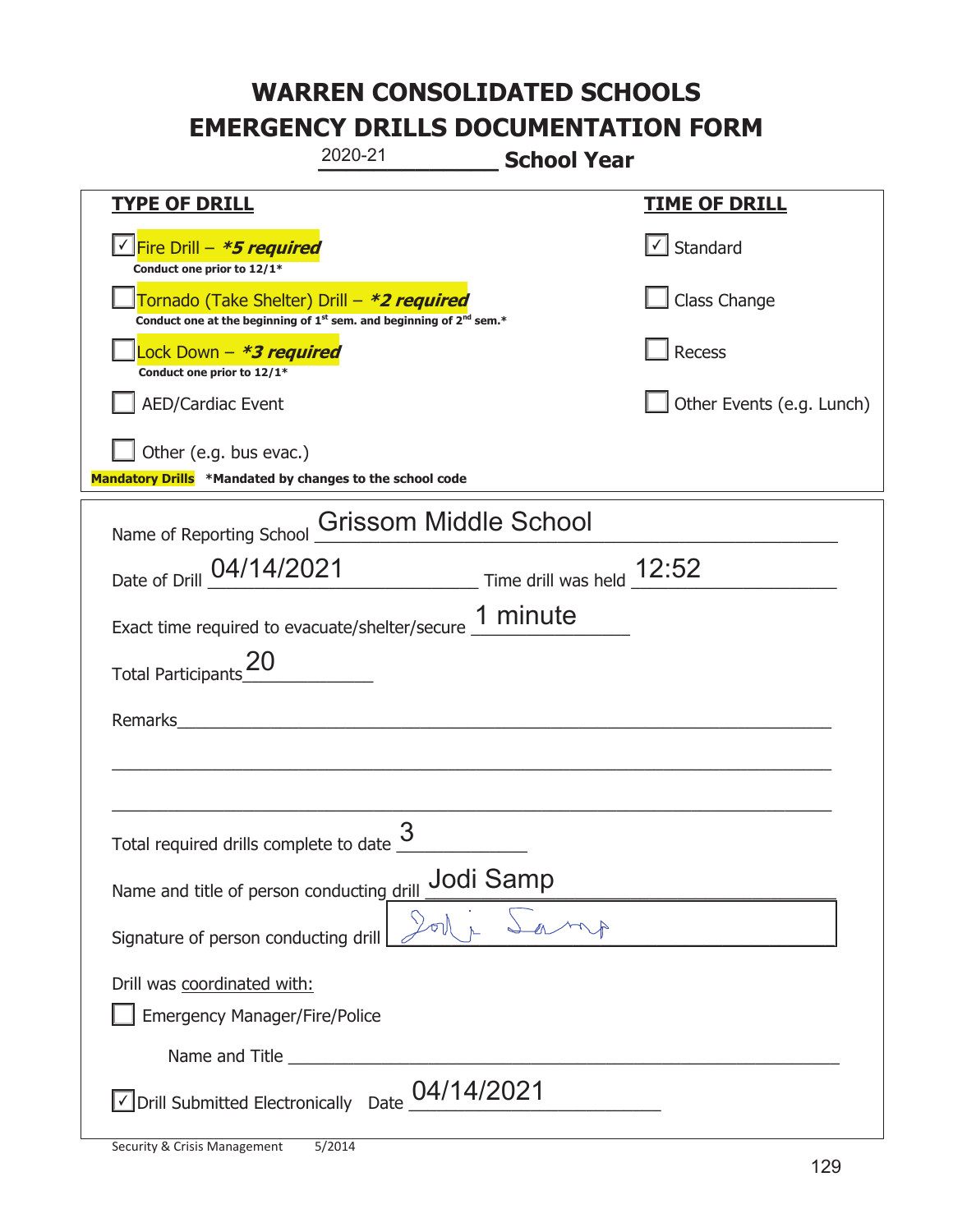|                                                                                    | 2020-21<br><b>School Year</b>                                           |                           |
|------------------------------------------------------------------------------------|-------------------------------------------------------------------------|---------------------------|
| <u>TYPE OF DRILL</u>                                                               |                                                                         | <u>TIME OF DRILL</u>      |
| Fire Drill - *5 required<br>Conduct one prior to 12/1*                             |                                                                         | Standard                  |
| Tornado (Take Shelter) Drill – *2 required                                         | Conduct one at the beginning of $1st$ sem. and beginning of $2nd$ sem.* | Class Change              |
| Lock Down - <b>*3 required</b><br>Conduct one prior to 12/1*                       |                                                                         | Recess                    |
| AED/Cardiac Event                                                                  |                                                                         | Other Events (e.g. Lunch) |
| Other (e.g. bus evac.)<br>Mandatory Drills *Mandated by changes to the school code |                                                                         |                           |
| Name of Reporting School                                                           | Grissom Middle School                                                   |                           |
|                                                                                    | Date of Drill 03/29/2021 Time drill was held 1:15                       |                           |
|                                                                                    | Exact time required to evacuate/shelter/secure 5 minutes                |                           |
| Total Participants_320                                                             |                                                                         |                           |
| Remarks                                                                            |                                                                         |                           |
|                                                                                    |                                                                         |                           |
| Total required drills complete to date                                             | 3                                                                       |                           |
| Name and title of person conducting drill                                          | Elizabeth Iljkoski                                                      |                           |
| Signature of person conducting drill                                               |                                                                         |                           |
| Drill was coordinated with:<br><b>Emergency Manager/Fire/Police</b>                |                                                                         |                           |
| Name and Title _____                                                               |                                                                         |                           |
| √ Drill Submitted Electronically Date                                              | 3/30/2021                                                               |                           |

t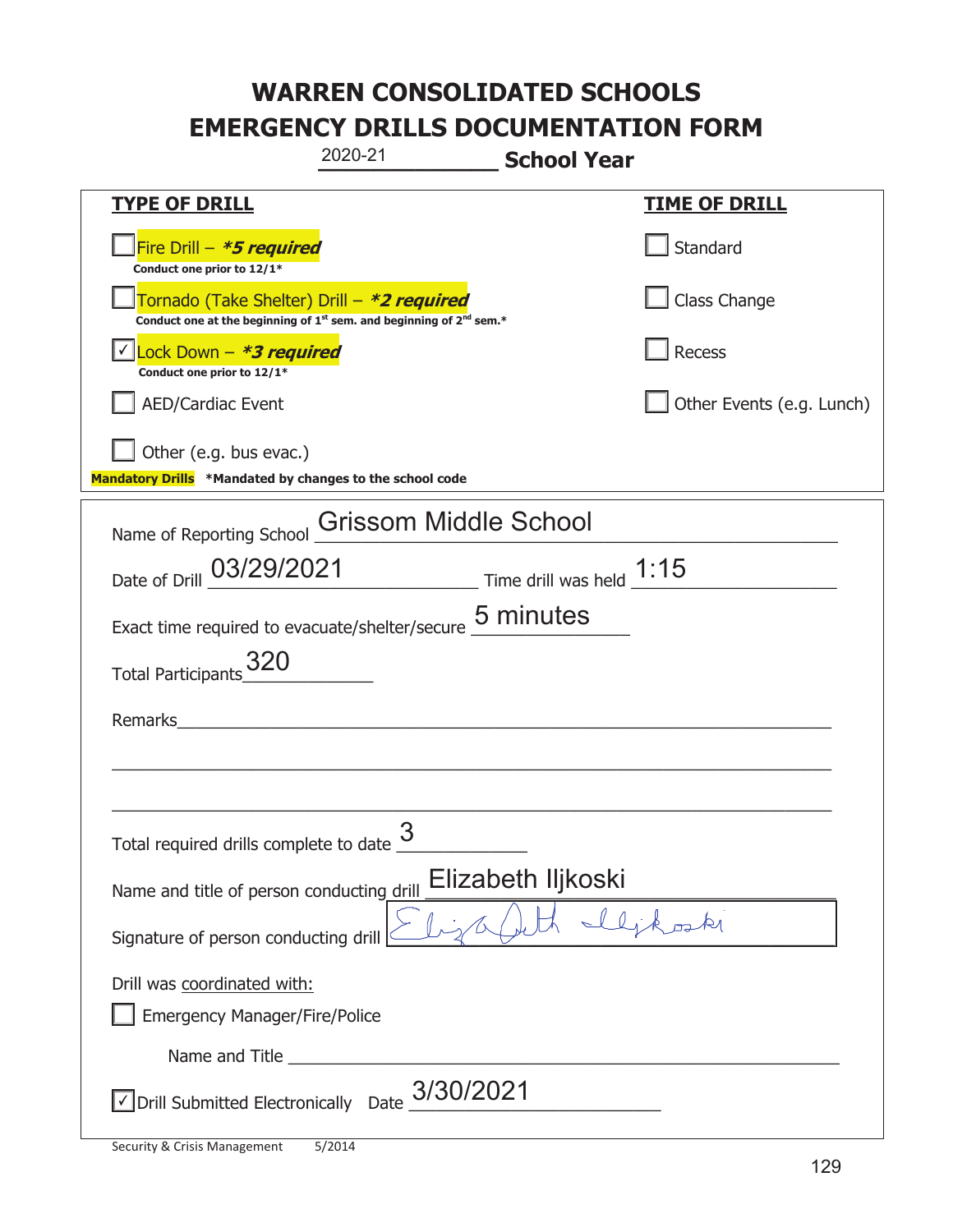|                                                                                    | 2020-21                                                                                     | <b>School Year</b> |                           |
|------------------------------------------------------------------------------------|---------------------------------------------------------------------------------------------|--------------------|---------------------------|
| <b>TYPE OF DRILL</b>                                                               |                                                                                             |                    | <u>TIME OF DRILL</u>      |
| Fire Drill - *5 required<br>Conduct one prior to 12/1*                             |                                                                                             |                    | Standard                  |
| Tornado (Take Shelter) Drill – *2 required                                         | Conduct one at the beginning of 1 <sup>st</sup> sem. and beginning of 2 <sup>nd</sup> sem.* |                    | Class Change              |
| Lock Down - *3 required<br>Conduct one prior to 12/1*                              |                                                                                             |                    | Recess                    |
| <b>AED/Cardiac Event</b>                                                           |                                                                                             |                    | Other Events (e.g. Lunch) |
| Other (e.g. bus evac.)<br>Mandatory Drills *Mandated by changes to the school code |                                                                                             |                    |                           |
|                                                                                    |                                                                                             |                    |                           |
| Name of Reporting School <b>Grissom Middle School</b>                              |                                                                                             |                    |                           |
| Date of Drill 3/24/2021 Time drill was held 1 p.m.                                 |                                                                                             |                    |                           |
| Exact time required to evacuate/shelter/secure $\frac{2}{3}$                       |                                                                                             |                    |                           |
| Total Participants_20                                                              |                                                                                             |                    |                           |
| Remarks                                                                            |                                                                                             |                    |                           |
|                                                                                    |                                                                                             |                    |                           |
|                                                                                    |                                                                                             |                    |                           |
| Total required drills complete to date                                             | 1                                                                                           |                    |                           |
| Name and title of person conducting drill                                          |                                                                                             | Elizabeth Iljkoski |                           |
| Signature of person conducting drill                                               |                                                                                             |                    |                           |
| Drill was coordinated with:<br><b>Emergency Manager/Fire/Police</b>                |                                                                                             |                    |                           |
|                                                                                    |                                                                                             |                    |                           |
| $\sqrt{2}$ Drill Submitted Electronically Date $3/24/2021$                         |                                                                                             |                    |                           |
|                                                                                    |                                                                                             |                    |                           |

t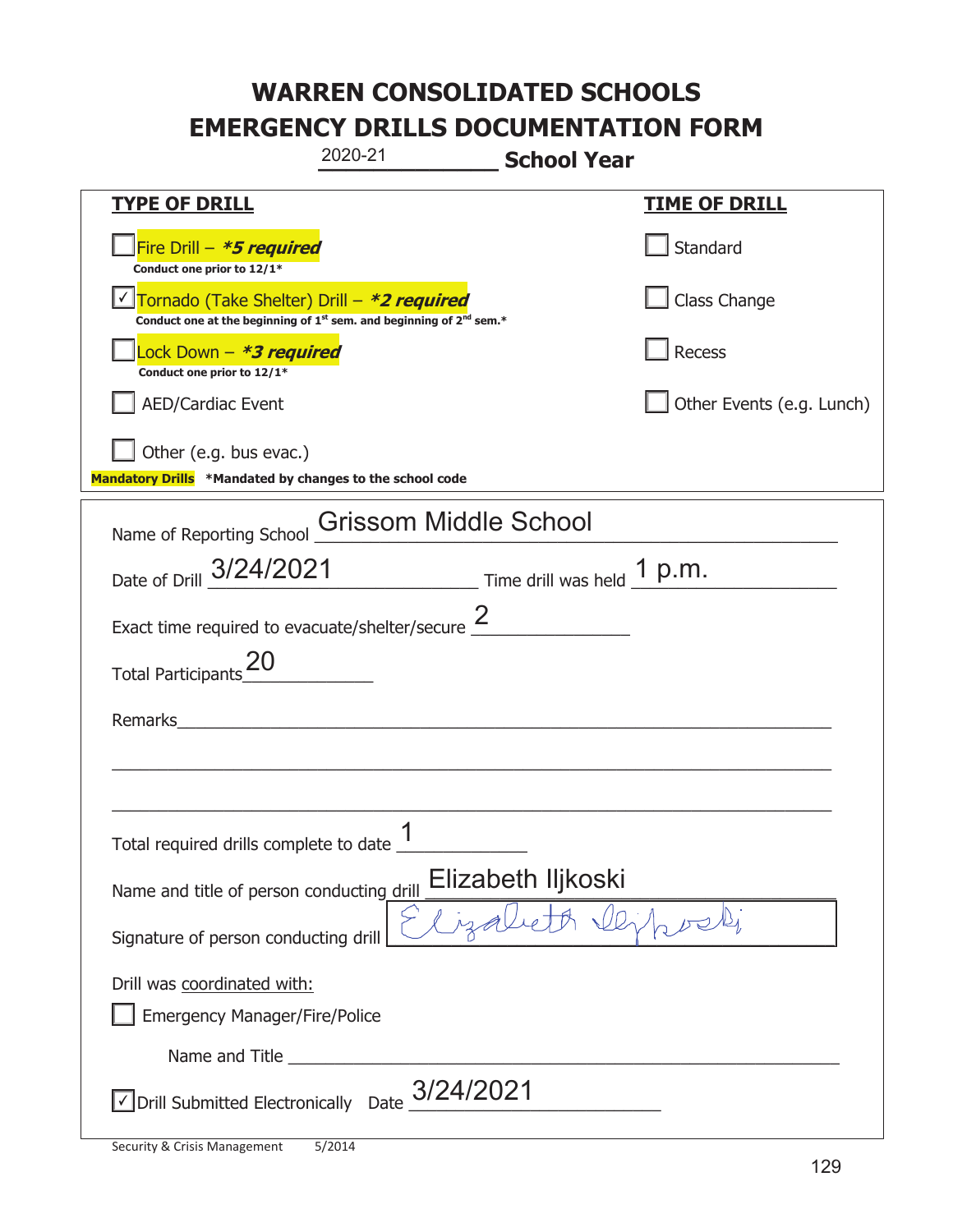| 2020-21<br><b>School Year</b>                                                                                                             |                           |
|-------------------------------------------------------------------------------------------------------------------------------------------|---------------------------|
| <b>TYPE OF DRILL</b>                                                                                                                      | <u>TIME OF DRILL</u>      |
| Fire Drill - *5 required<br>Conduct one prior to 12/1*                                                                                    | √ Standard                |
| Tornado (Take Shelter) Drill – *2 required<br>Conduct one at the beginning of 1 <sup>st</sup> sem. and beginning of 2 <sup>nd</sup> sem.* | Class Change              |
| Lock Down $-$ *3 required<br>Conduct one prior to 12/1*                                                                                   | Recess                    |
| <b>AED/Cardiac Event</b>                                                                                                                  | Other Events (e.g. Lunch) |
| Other (e.g. bus evac.)                                                                                                                    |                           |
| Mandatory Drills *Mandated by changes to the school code                                                                                  |                           |
| <b>Grissom Middle School</b><br>Name of Reporting School                                                                                  |                           |
| Date of Drill 01/12/2021 Time drill was held 1:15                                                                                         |                           |
| 5 minutes<br>Exact time required to evacuate/shelter/secure                                                                               |                           |
| 18<br><b>Total Participants</b>                                                                                                           |                           |
| Remarks                                                                                                                                   |                           |
|                                                                                                                                           |                           |
|                                                                                                                                           |                           |
| Total required drills complete to date $\frac{2}{3}$                                                                                      |                           |
| Name and title of person conducting drill $\frac{\text{Jodi Samp}}{\text{J8d} \cdot \text{Samp}}$                                         |                           |
| Signature of person conducting drill                                                                                                      |                           |
| Drill was coordinated with:                                                                                                               |                           |
| <b>Emergency Manager/Fire/Police</b>                                                                                                      |                           |
|                                                                                                                                           |                           |
| $\sqrt{2}$ Drill Submitted Electronically Date $\underline{01/12/2020}$                                                                   |                           |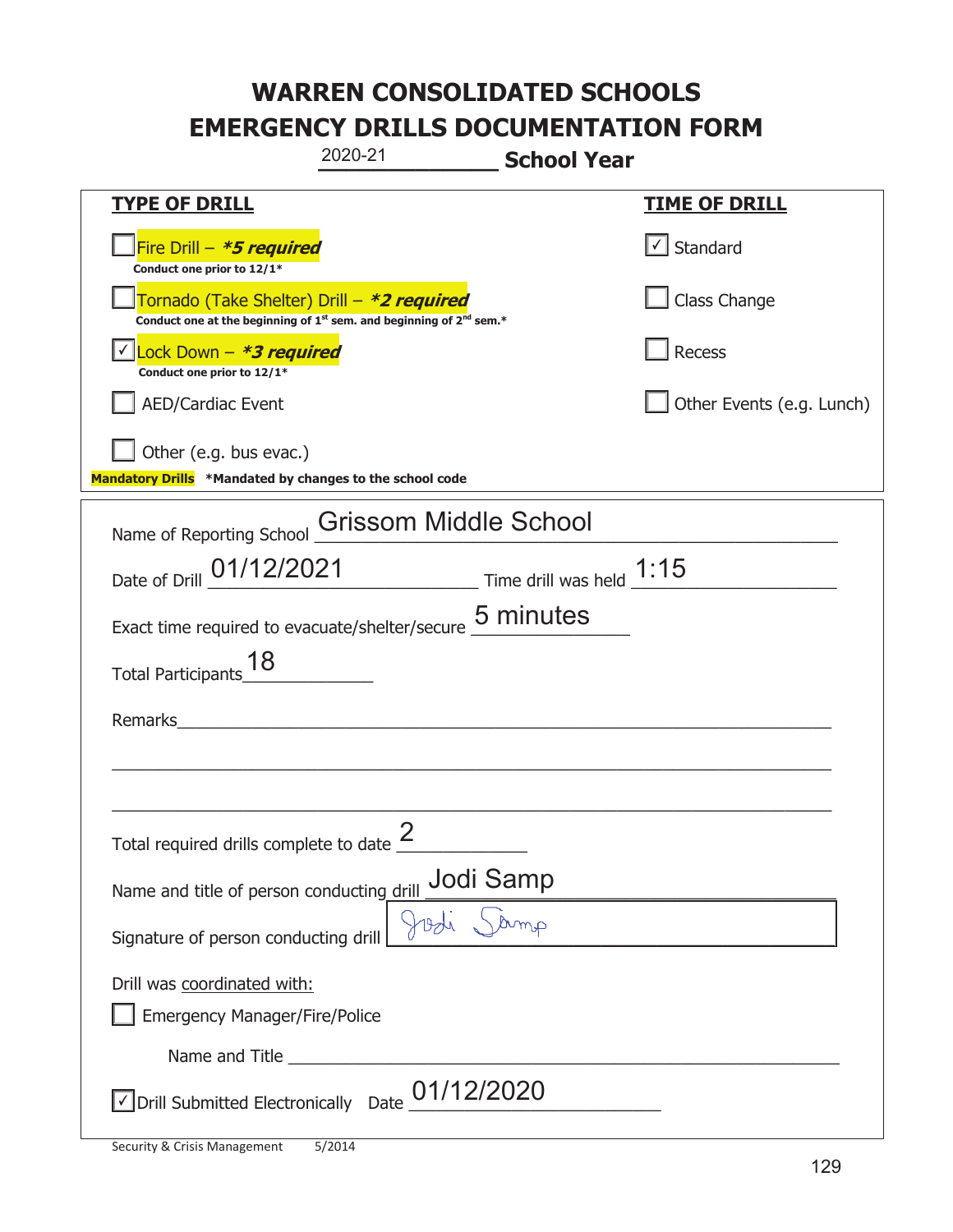| 2020-21                                                                                                                                   | <b>School Year</b>        |
|-------------------------------------------------------------------------------------------------------------------------------------------|---------------------------|
| <b>TYPE OF DRILL</b>                                                                                                                      | <b>TIME OF DRILL</b>      |
| Fire Drill - <i>*<b>5 required</b></i><br>Conduct one prior to 12/1*                                                                      | √ Standard                |
| Tornado (Take Shelter) Drill - *2 required<br>Conduct one at the beginning of 1 <sup>st</sup> sem. and beginning of 2 <sup>nd</sup> sem.* | Class Change              |
| Lock Down – <i>*<b>3 required</b></i><br>Conduct one prior to 12/1*                                                                       | Recess                    |
| <b>AED/Cardiac Event</b>                                                                                                                  | Other Events (e.g. Lunch) |
| Other (e.g. bus evac.)<br>Mandatory Drills *Mandated by changes to the school code                                                        |                           |
|                                                                                                                                           |                           |
| <b>Grissom Middle School</b><br>Name of Reporting School                                                                                  |                           |
| Date of Drill 1/7/2021 Time drill was held 9:12                                                                                           |                           |
| Exact time required to evacuate/shelter/secure                                                                                            | 3 minutes                 |
| 18<br><b>Total Participants</b>                                                                                                           |                           |
| Remarks                                                                                                                                   |                           |
|                                                                                                                                           |                           |
|                                                                                                                                           |                           |
| 1<br>Total required drills complete to date                                                                                               |                           |
| Name and title of person conducting drill <b>Jodi Samp</b>                                                                                |                           |
| Signature of person conducting drill                                                                                                      |                           |
| Drill was coordinated with:                                                                                                               |                           |
| <b>Emergency Manager/Fire/Police</b>                                                                                                      |                           |
|                                                                                                                                           |                           |
| $\sqrt{\frac{1}{2021}}$ Submitted Electronically Date $\frac{1}{7}/2021$                                                                  |                           |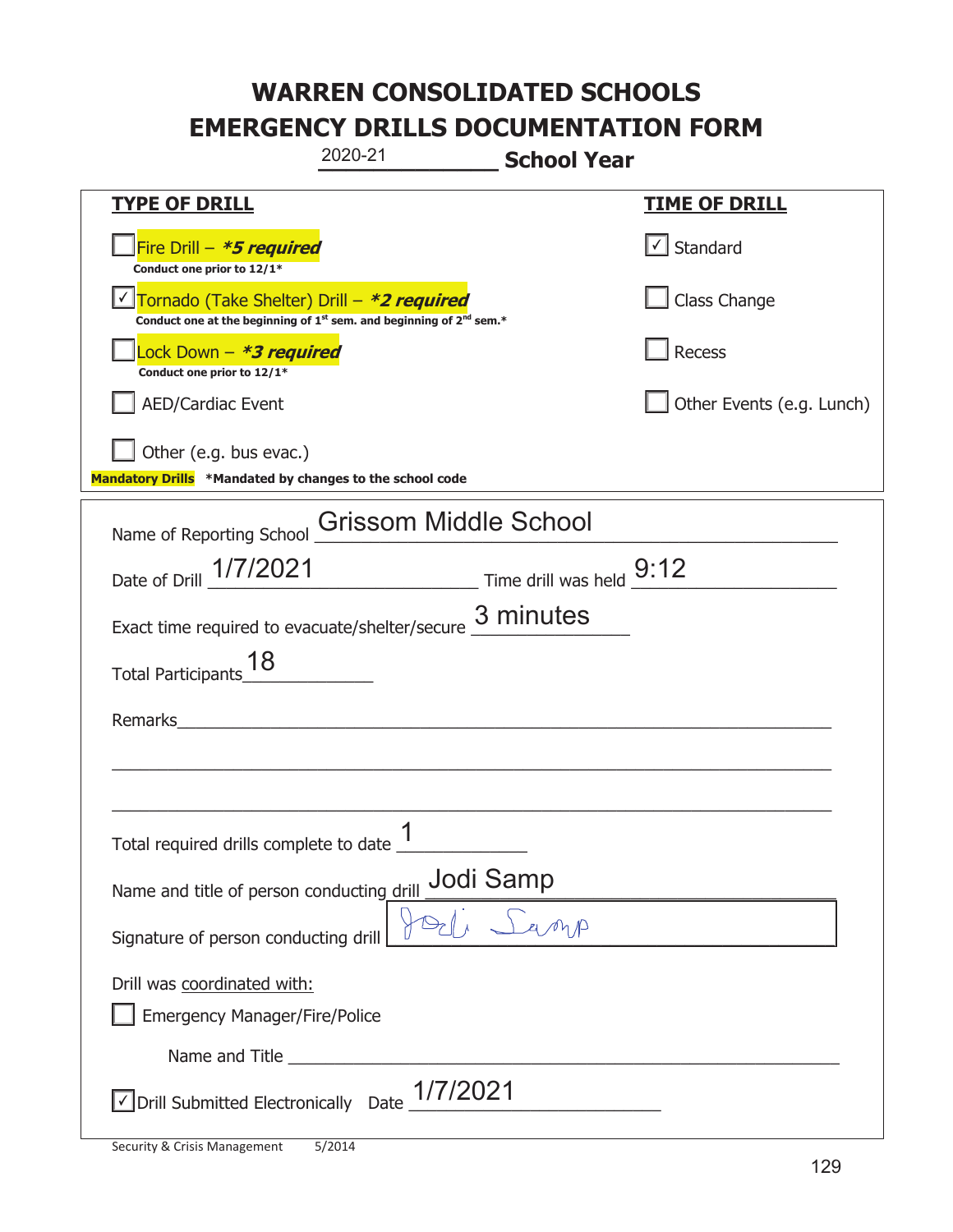|                                                                                    | 2020-21                                                                                     | <b>School Year</b> |                           |
|------------------------------------------------------------------------------------|---------------------------------------------------------------------------------------------|--------------------|---------------------------|
| <b>TYPE OF DRILL</b>                                                               |                                                                                             |                    | <u>TIME OF DRILL</u>      |
| Fire Drill - *5 required<br>Conduct one prior to 12/1*                             |                                                                                             |                    | Standard                  |
| Tornado (Take Shelter) Drill – *2 required                                         | Conduct one at the beginning of 1 <sup>st</sup> sem. and beginning of 2 <sup>nd</sup> sem.* |                    | Class Change              |
| Lock Down - *3 required<br>Conduct one prior to 12/1*                              |                                                                                             |                    | Recess                    |
| <b>AED/Cardiac Event</b>                                                           |                                                                                             |                    | Other Events (e.g. Lunch) |
| Other (e.g. bus evac.)<br>Mandatory Drills *Mandated by changes to the school code |                                                                                             |                    |                           |
| Name of Reporting School                                                           | <b>Grissom Middle School</b>                                                                |                    |                           |
| Date of Drill 11/17/2020 Time drill was held 1:15                                  |                                                                                             |                    |                           |
| Exact time required to evacuate/shelter/secure 5 minutes                           |                                                                                             |                    |                           |
| Total Participants <sup>24</sup>                                                   |                                                                                             |                    |                           |
| Remarks                                                                            |                                                                                             |                    |                           |
|                                                                                    |                                                                                             |                    |                           |
| Total required drills complete to date 1                                           |                                                                                             |                    |                           |
| Name and title of person conducting drill                                          | Jodi Samp                                                                                   |                    |                           |
| Signature of person conducting drill                                               |                                                                                             |                    |                           |
| Drill was coordinated with:<br><b>Emergency Manager/Fire/Police</b>                |                                                                                             |                    |                           |
|                                                                                    |                                                                                             |                    |                           |
| $\sqrt{2}$ Drill Submitted Electronically Date $\underline{11/18/2020}$            |                                                                                             |                    |                           |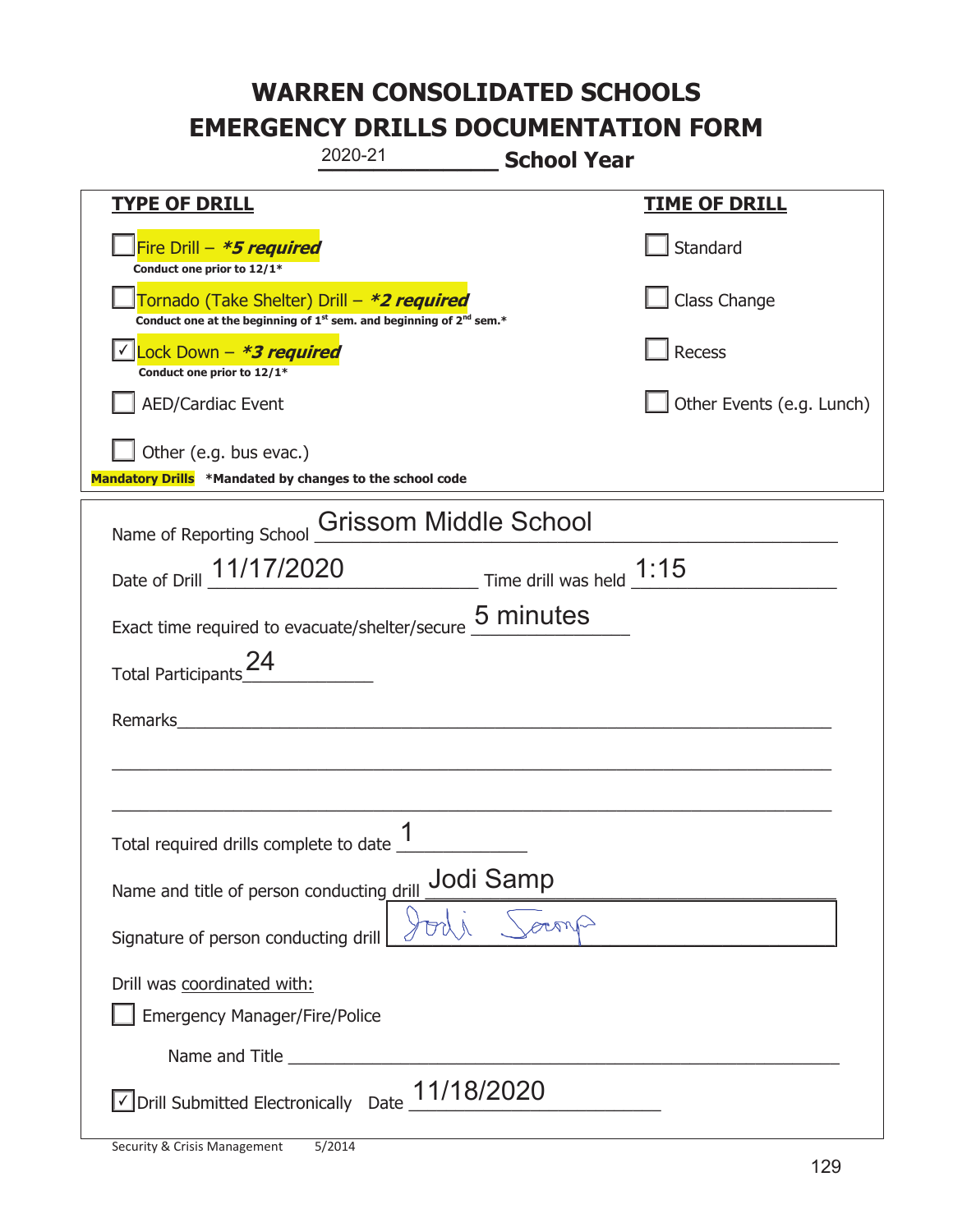| 2020-21                                                                                                                                   | <b>School Year</b>        |
|-------------------------------------------------------------------------------------------------------------------------------------------|---------------------------|
| <b>TYPE OF DRILL</b>                                                                                                                      | <b>TIME OF DRILL</b>      |
| <u>√ Fire Drill – <i>*5 required</i></u><br>Conduct one prior to 12/1*                                                                    | √ Standard                |
| Tornado (Take Shelter) Drill – *2 required<br>Conduct one at the beginning of 1 <sup>st</sup> sem. and beginning of 2 <sup>nd</sup> sem.* | Class Change              |
| Lock Down – <i>*<b>3 required</b></i><br>Conduct one prior to 12/1*                                                                       | Recess                    |
| <b>AED/Cardiac Event</b>                                                                                                                  | Other Events (e.g. Lunch) |
| Other (e.g. bus evac.)                                                                                                                    |                           |
| Mandatory Drills *Mandated by changes to the school code                                                                                  |                           |
| <b>Grissom Middle School</b><br>Name of Reporting School                                                                                  |                           |
| Date of Drill 11/9/2020 Time drill was held 7:54                                                                                          |                           |
| Exact time required to evacuate/shelter/secure 1 minute                                                                                   |                           |
| <b>Total Participants</b>                                                                                                                 |                           |
| Remarks                                                                                                                                   |                           |
|                                                                                                                                           |                           |
|                                                                                                                                           |                           |
| 3<br>Total required drills complete to date                                                                                               |                           |
| Name and title of person conducting drill <b>Jodi Samp</b>                                                                                |                           |
| Signature of person conducting drill                                                                                                      |                           |
| Drill was coordinated with:                                                                                                               |                           |
| <b>Emergency Manager/Fire/Police</b>                                                                                                      |                           |
|                                                                                                                                           |                           |
| $\sqrt{\text{Drill}}$ Submitted Electronically Date $\frac{11/9}{2020}$                                                                   |                           |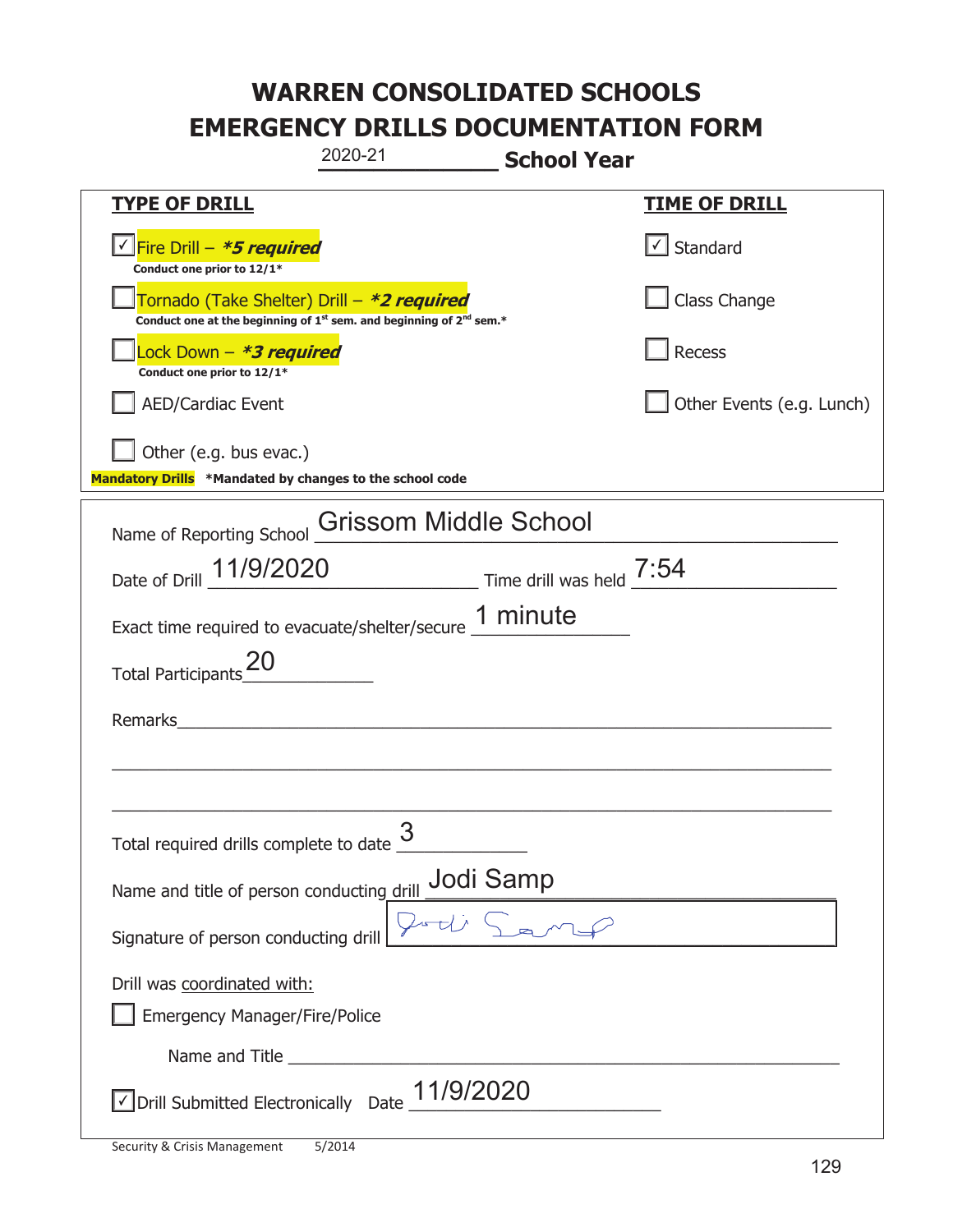| 2020-21                                                                                                                                   | <b>School Year</b>        |
|-------------------------------------------------------------------------------------------------------------------------------------------|---------------------------|
| <b>TYPE OF DRILL</b>                                                                                                                      | <b>TIME OF DRILL</b>      |
| V Fire Drill - *5 required<br>Conduct one prior to 12/1*                                                                                  | Standard                  |
| Tornado (Take Shelter) Drill – *2 required<br>Conduct one at the beginning of 1 <sup>st</sup> sem. and beginning of 2 <sup>nd</sup> sem.* | Class Change              |
| Lock Down – <i>*<b>3 required</b></i><br>Conduct one prior to 12/1*                                                                       | Recess                    |
| <b>AED/Cardiac Event</b>                                                                                                                  | Other Events (e.g. Lunch) |
| Other (e.g. bus evac.)                                                                                                                    |                           |
| Mandatory Drills *Mandated by changes to the school code                                                                                  |                           |
| Grissom Middle School<br>Name of Reporting School                                                                                         |                           |
| Date of Drill 10/15/2020 Time drill was held 11:40                                                                                        |                           |
| Exact time required to evacuate/shelter/secure 1 minute                                                                                   |                           |
| 38<br><b>Total Participants</b>                                                                                                           |                           |
| Remarks                                                                                                                                   |                           |
|                                                                                                                                           |                           |
|                                                                                                                                           |                           |
| Total required drills complete to date $\frac{2}{3}$                                                                                      |                           |
| Name and title of person conducting drill                                                                                                 | Jodi Samp                 |
| Signature of person conducting drill                                                                                                      |                           |
| Drill was coordinated with:                                                                                                               |                           |
| <b>Emergency Manager/Fire/Police</b>                                                                                                      |                           |
|                                                                                                                                           |                           |
| $\sqrt{2}$ Drill Submitted Electronically Date $\underline{10/15/2020}$                                                                   |                           |